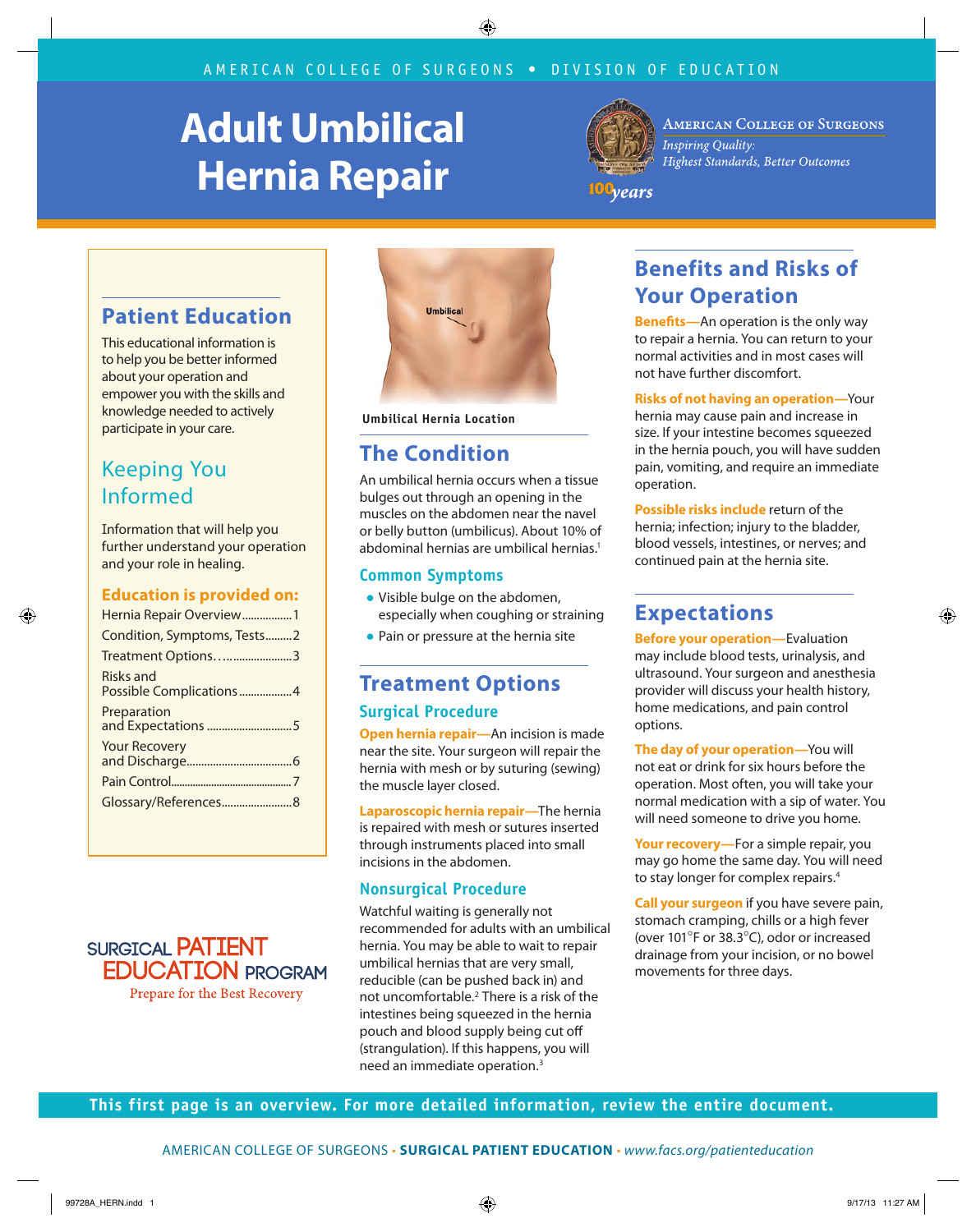# **The Condition, Symptoms, and Diagnostic Tests**

### Keeping You Informed

#### **Who Gets an Umbilical Hernia?**

Ten percent of all hernias in adults are umbilical.<sup>2</sup> Umbilical hernias can suddenly bulge out. They occur more often in adults over 60 years when the muscles start to weaken.<sup>5</sup>

#### **Some risk factors are:**

- Older age—muscles become weaker
- Overweight and obesity—increased weight places pressure on abdominal muscle
- Chronic straining
- Family history
- Ascites: excess fluid in the space between the tissues lining the abdomen and abdominal organs; may be due to alcoholism
- Pregnancy, particularly multiple pregnancies

#### **Pregnancy Considerations**

The repair of umbilical hernias during pregnancy is considered only if the hernia becomes incarcerated or strangulated.<sup>2</sup>



**Hernia Location**



**Internal View**

## **The Condition**

An **umbilical hernia** occurs when part of the intestine or fatty tissue bulges through the muscle near the belly button (navel, umbilicus). Most (9 of 10) umbilical hernias in adults are acquired. This means that increased pressure near the umbilicus causes the umbilical hernia to bulge out.

A **reducible hernia** can be pushed back into the opening or decrease in size when lying flat. When intestine or abdominal tissue fills the hernia sac and cannot be pushed back, it is **irreducible or incarcerated**. A hernia is **strangulated** if the intestine is trapped in the hernia pouch and the blood supply to the intestine is cut off. **This is a surgical emergency**.

**Herniorrhaphy** is the surgical repair of a hernia.

**Hernioplasty** is surgical repair of a hernia with mesh inserted to reinforce the weak area.

### **Symptoms**

The most common symptoms are:

- Bulge in the abdominal area that often increases with coughing or straining
- Pain or pressure at the hernia site
- Increasing sharp abdominal pain and vomiting can mean that the hernia is **strangulated. This is a surgical emergency and immediate treatment is needed**.

# **Common Diagnostic Tests4**

#### **History and Physical Exam**

Checks for the presence of bulge

### **Additional Tests (see Glossary)**

Other tests may include:

- Ultrasound
- Computerized tomography (CT) scan
- Blood tests
- Urinalysis
- $\bullet$  Electrocardiogram (ECG) for patients over 45 or if high risk of heart problems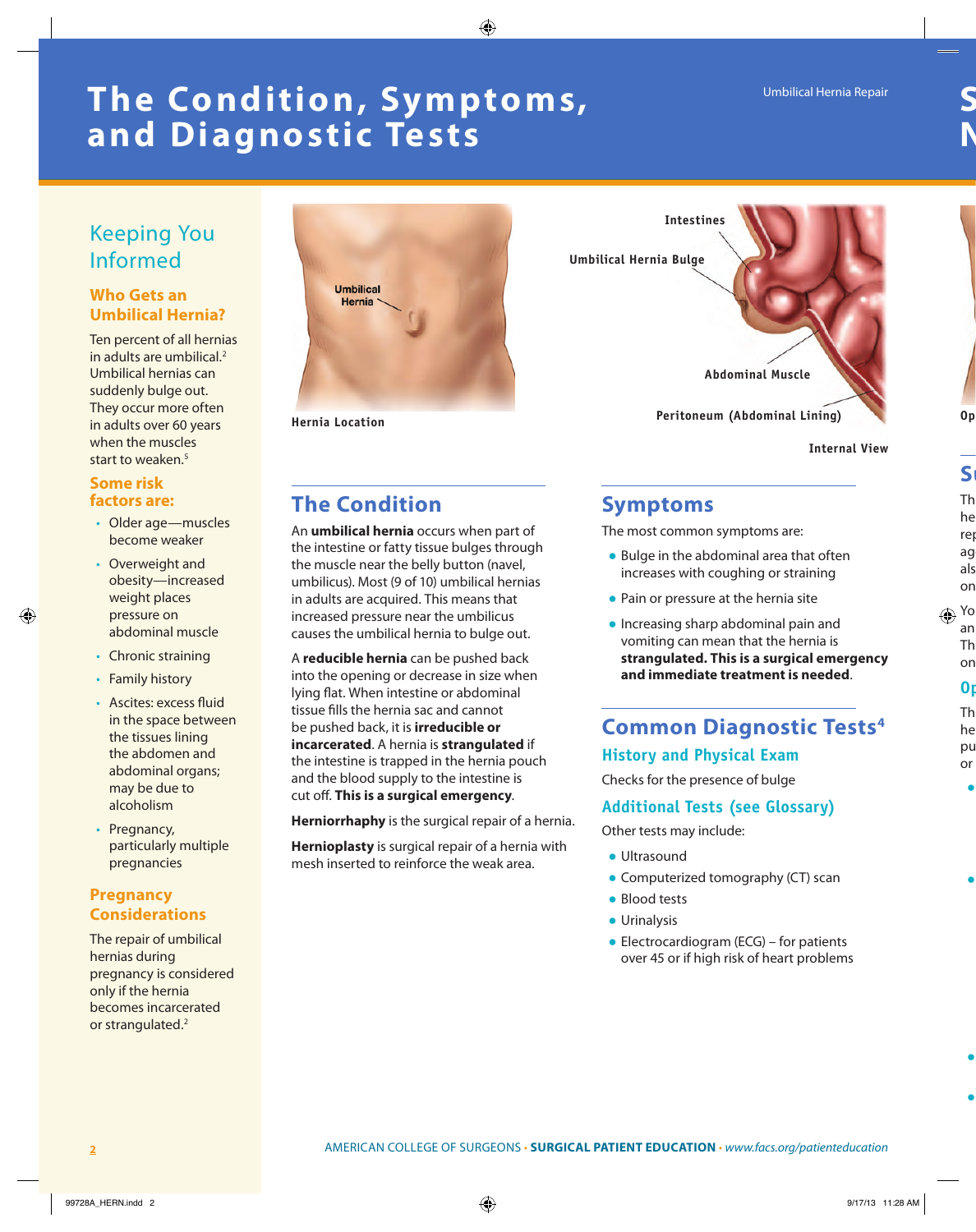# **Surgic al and**  Umbilical Hernia Repair Umbilical Hernia Repair **Nonsurgical Treatment**



### **Surgical Treatment**

The type of operation depends on hernia size and location, and if it is a repeat hernia (recurrence). Your health, age, and the surgeon's expertise are also important. An operation is the only treatment for a hernia repair.

Your hernia can be repaired either as an **open or laparoscopic approach**. The repair can be done by using sutures only or adding a piece of mesh.

#### **Open Hernia Repair**

The surgeon makes an incision near the hernia site, and the bulging tissue is gently pushed back into the abdomen. Sutures or mesh are used to close the muscle.

- For a suture-only repair: The hernia sac is removed. Then the tissue along the muscle edge is sewn together. The umbilicus is then fixed back to the muscle. This procedure is often used for small defects.<sup>6</sup>
- For an open mesh repair: The hernia sac is removed. Mesh is placed beneath the hernia site. The mesh is attached using sutures sewn into the stronger tissue surrounding the hernia. The mesh extends 3 to 4 cm beyond the edges of the hernia. The umbilicus is fixed back to the muscle. Mesh is often used for large hernia repairs and reduces the risk that the hernia will come back again.
- For all open repairs, the skin site is closed using sutures, staples, or surgical glue.
- An open repair may be done with local anesthesia and sedation given through an IV.



- Your surgeon may inject a local anesthetic around the hernia repair site to help control pain.
- With complex or large hernias, small drains may be placed going from inside to the outside of the abdomen.

#### **Laparoscopic Hernia Repair**

The surgeon will make several small punctures or incisions in the abdomen. Ports or trocars (hollow tubes) are inserted into the openings. Surgical tools and a lighted camera are placed into the ports. The abdomen is inflated with carbon dioxide gas to make it easier for the surgeon to see the hernia. Mesh may be sutured or fixed with staples to the muscle around the hernia site. The port openings are closed with sutures, surgical clips, or glue.

### **Nonsurgical Treatment**

Watchful waiting is not usually recommended except for very small umbilical hernias.<sup>7</sup> A surgical repair is recommended for adults who have symptoms, incarceration, thinning of the skin, or uncontrollable ascites.

Because abdominal muscles weaken with age, the hernia can increase in size, and there is a risk of incarceration and strangulation.<sup>2</sup> Abdominal binders that apply pressure and push back the bulge will not repair the hernia.



**Open Repair Laparoscopic Repair**

## Keeping You Informed

#### **Open versus Laparoscopic Repair**

There is no significant evidence on the best technique to repair an umbilical hernia, and more study is needed. The type of repair may also depend on the size of the hernia.

- When comparing open mesh repair with laparoscopic mesh repair, there is no difference in the length of hospital stay or recurrence rate. There is a slightly lower wound complication rate, including seromas, hematomas, and infection, with laparoscopic repair. 6, 8 Both types of operations have similar long- term results.
- Open repairs can be done with local anesthesia instead of general anesthesia and are frequently done as outpatient procedures.
- Strangulated hernias may have to be repaired as an open approach.
- The use of mesh provides a stronger repair and decreases the rate of recurrence.<sup>9</sup>
- Suture repair will result in a small incision around the hernia site. Laparoscopic repairs usually have 3 to 4 smaller scars at the site of the entry ports.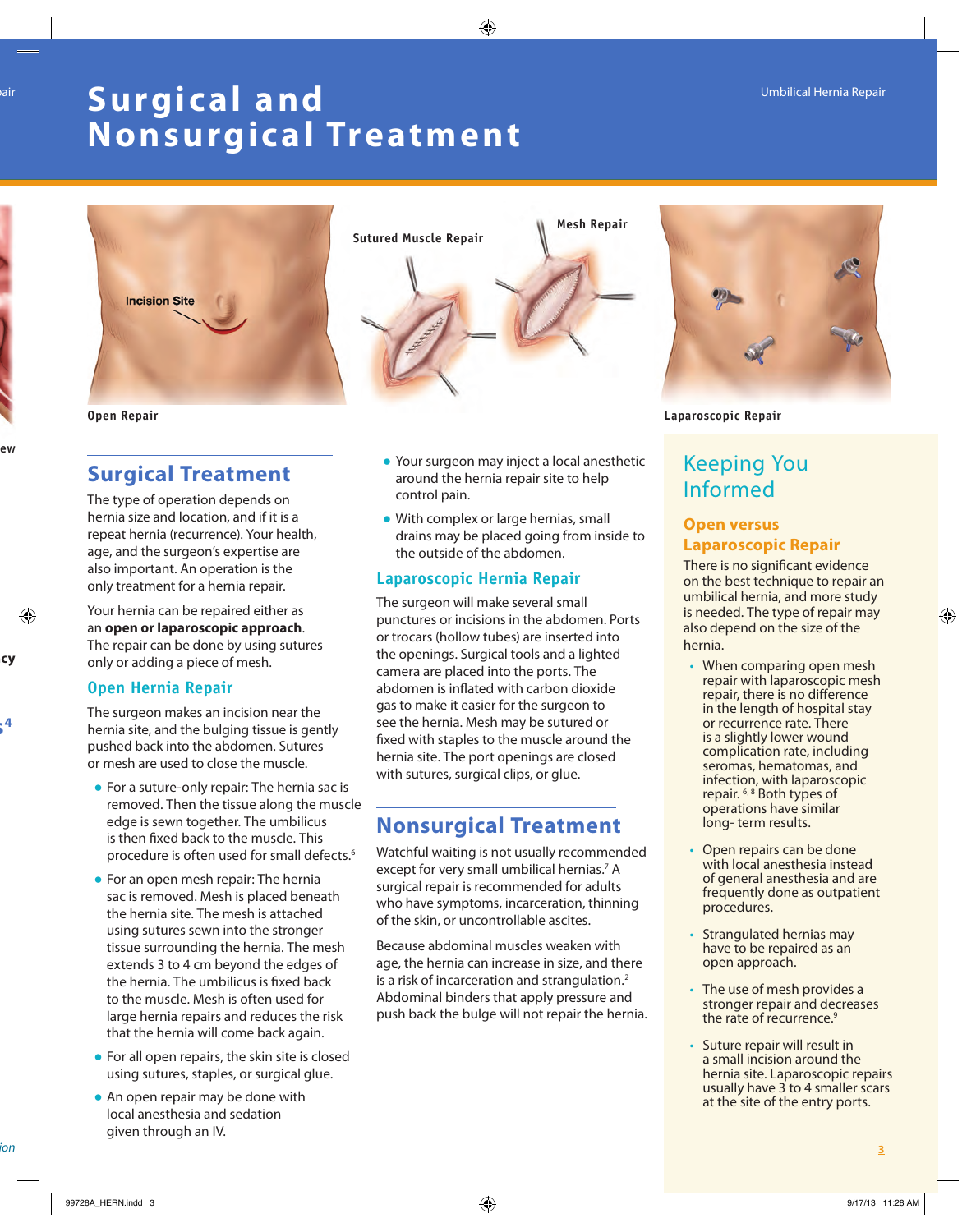# **Risks of this Procedure**

| <b>RISKS</b>                                | <b>WHAT CAN HAPPEN</b>                                                                                                                                                                                                           | <b>KEEPING YOU INFORMED</b>                                                                                                                                                                                                                                    |
|---------------------------------------------|----------------------------------------------------------------------------------------------------------------------------------------------------------------------------------------------------------------------------------|----------------------------------------------------------------------------------------------------------------------------------------------------------------------------------------------------------------------------------------------------------------|
| <b>Immediate</b><br>postoperative<br>pain   | There is no difference in pain scores when comparing<br>suture vs. mesh vs. laparoscopic repair of umbilical<br>hernias by postoperative day 3. <sup>6</sup> The laparoscopic<br>approach avoids a long incision and dissection. | There may be a feeling of tightness in the abdomen<br>because the muscle has been pulled together. <sup>6</sup> Your pain<br>will be managed with nonsteroidal anti-inflammatory<br>medications and by resting and avoiding straining or lifting.              |
| <b>Long-term pain</b>                       | Long-term pain has not been reported by patients at<br>follow-up visits extending between 1 and 24 months<br>after the repair. <sup>6</sup>                                                                                      | Relaxation and deep breathing exercises may be performed<br>to reduce postoperative pain. A pillow can be used as a<br>splint and held against the abdomen for support when<br>walking, laughing, or coughing.                                                 |
| <b>Recurrence</b><br>(hernia comes<br>back) | The use of mesh appears to reduce the rate of<br>umbilical hernia recurrence in most patients. <sup>6,8,9</sup><br>Obesity, diabetes, and smoking can affect wound<br>healing and increase recurrence rates. <sup>11</sup>       | Mesh is commonly used with large hernias to decrease the<br>recurrence rate. <sup>10</sup> Laparoscopic repair is recommended<br>for large or recurrent hernias because the surgeon avoids<br>making an incision and avoids previous scar tissue. <sup>6</sup> |
| <b>Seroma</b>                               | A seroma (collection of clear/yellow fluid) occurs in<br>50 of 1,000 patients having suture repair and 60 of<br>1,000 of patients having mesh (laparoscopic and<br>open) repairs. <sup>9</sup>                                   | Seromas can form around the former hernia site. Most<br>disappear on their own. Removal of fluid with a sterile<br>needle may be required. <sup>2</sup>                                                                                                        |
| <b>Infection</b>                            | Wound infection is similar regardless of the type of<br>repair done. <sup>9</sup>                                                                                                                                                | An antibiotic may be given just before the operation.<br>Smoking and having other diseases can increase infection<br>rates. $2$                                                                                                                                |
| <b>Hematoma</b>                             | Hematomas (collections of blood) are rare. There is<br>no difference in the occurrence rate between suture<br>and mesh repair. <sup>9</sup>                                                                                      | Hematomas are treated with anti-inflammatory medications<br>and rest. Most will resolve on their own with time.                                                                                                                                                |
| <b>Hernia at the</b><br>port site           | Hernia at the site where the laparoscopic instruments<br>were inserted occurs in less than 4 of 1,000 adults. <sup>12</sup>                                                                                                      | This risk is reduced with the use of smaller ports and<br>instruments. <sup>13</sup>                                                                                                                                                                           |
| Heart/<br>breathing                         | There are no reports of heart or breathing<br>complications related specifically to an umbilical<br>hernia operation.                                                                                                            | Other health problems can increase the risk for heart and<br>breathing anesthesia-related complications. Your anesthesia<br>provider will suggest the best option for you.                                                                                     |
| <b>Elderly risks</b>                        | The length of hospital stay may increase in elderly<br>patients. Complications related to general anesthesia<br>may be higher because of other diseases/health<br>problems.                                                      | If general anesthesia is a concern, an open surgery with<br>local anesthesia may be recommended.                                                                                                                                                               |
| <b>Death</b>                                | No surgical deaths are reported directly related<br>to umbilical hernia repair except for strangulated<br>hernias.                                                                                                               | Stopping smoking and being at the ideal body weight<br>before surgery reduces the risks of complications. Your<br>surgical team is prepared for all emergency situations.                                                                                      |

*The data have been averaged per 1,000 cases*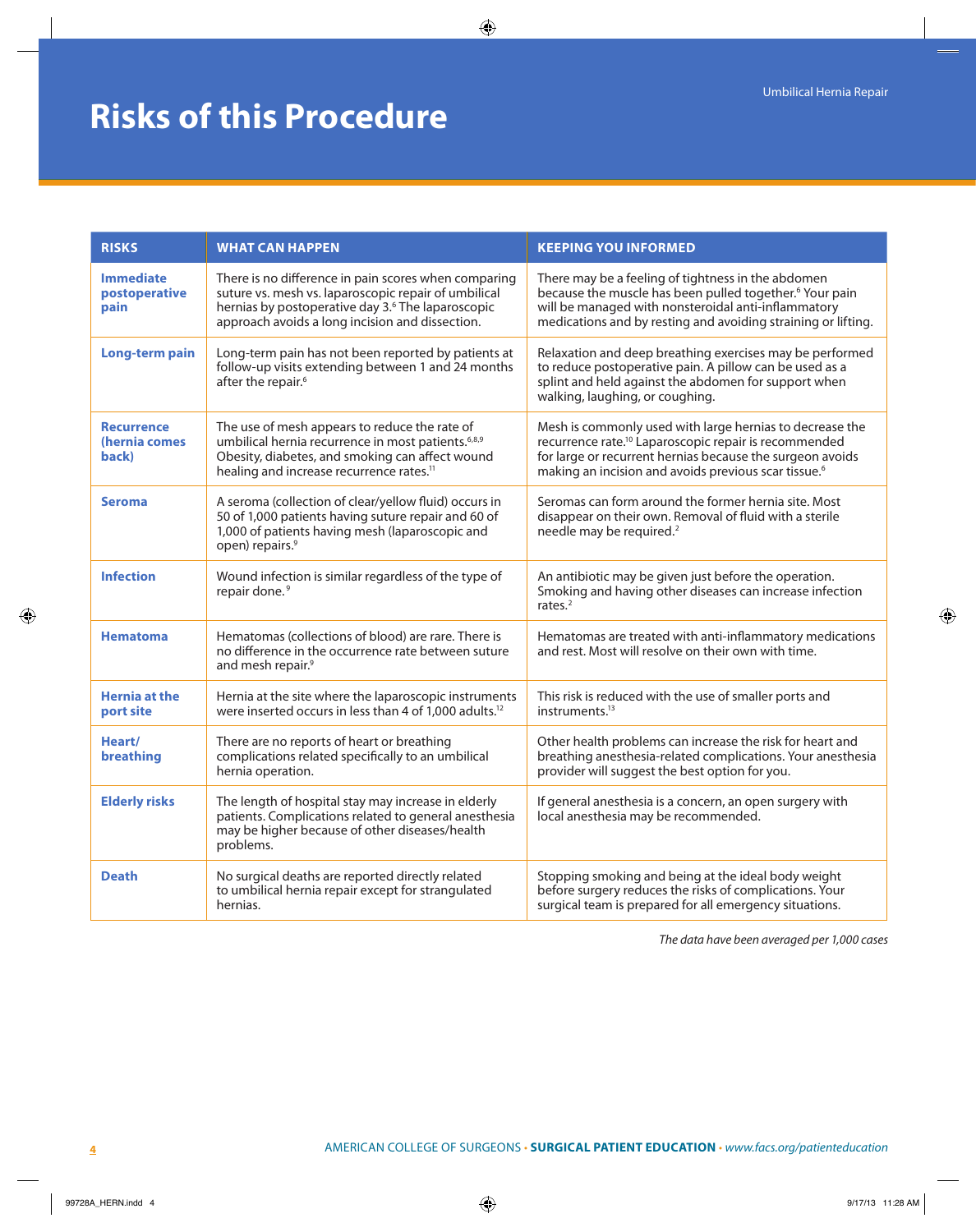# **Expectations:**  $\frac{1}{2}$  **Expectations:**  $\frac{1}{2}$  **Expectations:**  $\frac{1}{2}$  **Expectations:**  $\frac{1}{2}$  **Umbilical Hernia Repair Preparation for Your Operation**

## **What You Can Expect**

### **Home Medication**

Bring a list of all of the medications, vitamins, and any over-the-counter medicines that you are taking. Your medications may have to be adjusted before your operation. Some medications can affect your recovery and response to anesthesia. Most often, you will take your morning medication with a sip of water.

### **Anesthesia**

Let your anesthesia provider know if you have allergies, neurologic disease (epilepsy, stroke), heart disease, stomach problems, lung disease (asthma, emphysema), endocrine disease (diabetes, thyroid conditions), or loose teeth; use alcohol or drugs; take any herbs or vitamins; or if you have a history of nausea and vomiting with anesthesia.

If you smoke, you should let your surgical team know, and you should plan to quit. Quitting before your surgery can decrease your rate of respiratory and wound complications. Quitting also increases your chances of staying smoke free for life. Resources to help you quit may be found at *www.facs.org/ patienteducation* or *www.lungusa.org/stop-smoking.*

### **Length of Stay**

If you have local anesthesia, you will usually go home the same day. You may stay overnight if you have a repair of a large or incarcerated hernia. A laparoscopic repair may result in a longer anesthesia time. Complications such as severe nausea and vomiting or an inability to pass urine may also result in a longer stay.

### **Safety Checks**

An identification (ID) bracelet and allergy bracelet with your name and hospital/clinic number will be placed on your wrist. These should be checked by all health team members before they perform any procedures or give you medication. Your surgeon will mark and initial the operation site.

### **Fluids and Anesthesia**

An intravenous line (IV) will be started to give you fluids and medication.

For general anesthesia, you will be asleep and pain free during the operation. A tube may be placed down your throat to help you breathe during the operation. For spinal anesthesia, a small needle with medication will be placed in your back alongside your spinal column. You will be awake during the operation but pain free. AMERICAN COLLEGE OF SURGEONS • **SURGICAL PATIENT EDUCATION** • *www.facs.org/patienteducation* **5**

# **The Day of Your Operation**

- You should not eat or drink for at least 6 hours before the operation.
- You should bathe or shower and clean your abdomen, especially around the umbilical area, with a mild antibacterial soap.
- You should brush your teeth and rinse your mouth with mouthwash.
- Do not shave the surgical site; the surgical team will clip the hair near the incision site.

### **What to Bring**

- Insurance card and identification
- Advance Directives (see glossary)
- List of medicines
- Loose-fitting, comfortable clothes
- Slip-on shoes that don't require that you bend over
- Leave jewelry and valuables at home

### **After Your Operation**

You will be moved to a recovery room where your heart rate, breathing rate, oxygen saturation, blood pressure, and urine output will be closely watched. Be sure that all visitors wash their hands.

#### **Preventing Pneumonia and Blood Clots**

Movement and deep breathing after your operation can help prevent postoperative complications such as blood clots, fluid in your lungs, and pneumonia. Every hour, take 5 to 10 deep breaths and hold each breath for 3 to 5 seconds.

When you have an operation, you are at risk of getting blood clots because of not moving during anesthesia. The longer and more complicated your surgery, the greater the risk. This risk is decreased by getting up and walking 5 to 6 times per day, wearing special support stockings or compression boots on your legs, and for high-risk patients, taking a medication that thins your blood.

# **Questions** to Ask

### **About my Operation:**

- What are the side effects and risks of anesthesia?
- What technique will be used to repair the hernia? (Laparoscopic or open? Mesh or with sutures?)
- What are the risks of this procedure for me?
- Will you be performing the entire operation yourself?
- What level of pain should I expect, and how will it be managed?
- How long will it be before I can return to my normal activities (work, driving, lifting)?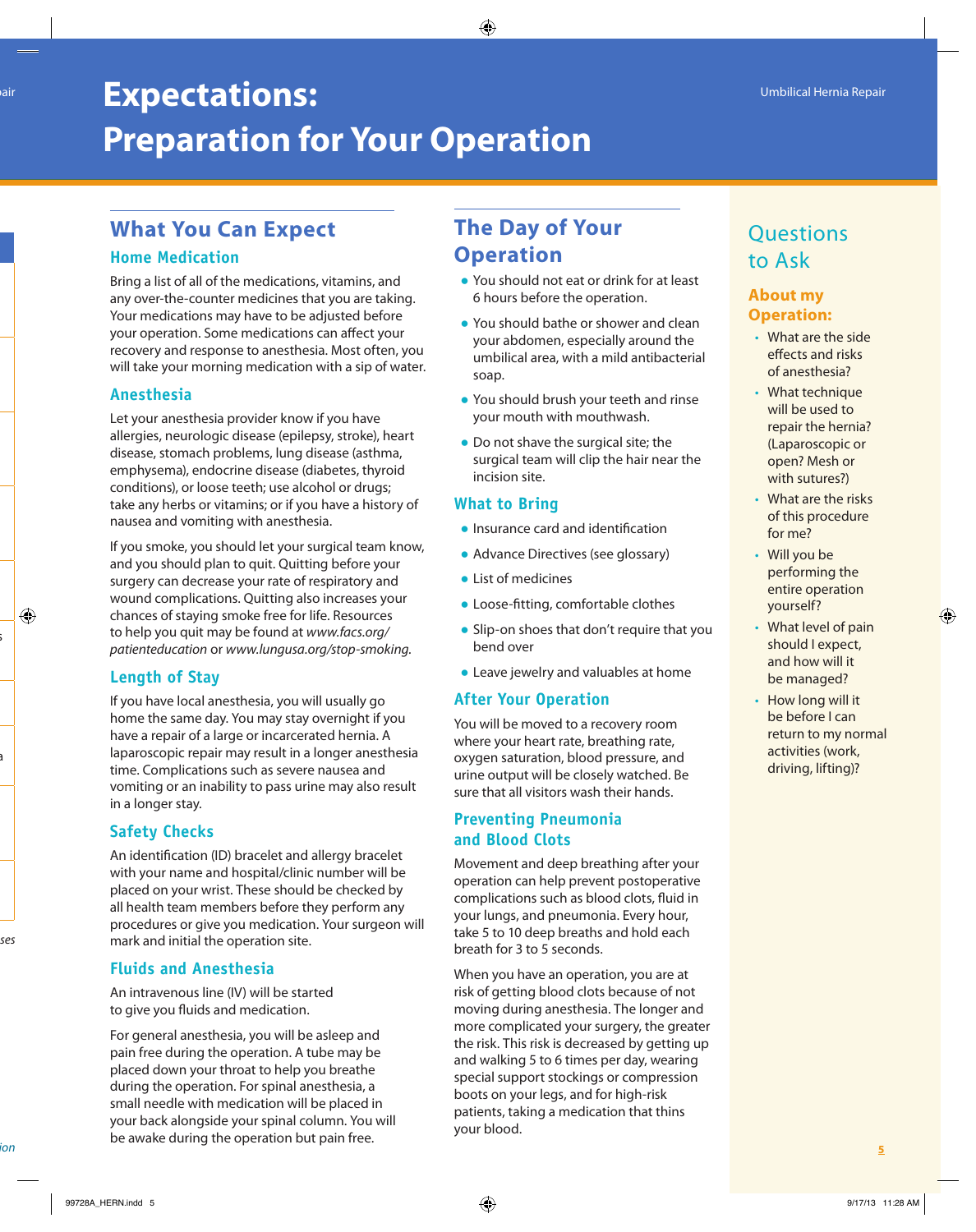# **Your Recovery and Discharge**

# Keeping You Informed

### **High-Fiber Foods**

Foods high in fiber include beans, bran cereals and whole-grain breads, peas, dried fruit (figs, apricots, and dates), raspberries, blackberries, strawberries, sweet corn, broccoli, baked potatoes with skin, plums, pears, apples, greens, and nuts.





# **Your Recovery and Discharge**

#### **Thinking Clearly**

If general anesthesia is given or if you are taking narcotics for pain, it may cause you to feel different for 2 or 3 days. You may have trouble remembering and feel tired. You should not drive, drink alcohol, or make any big decisions for at least 2 days.

#### **Nutrition**

- When you wake up from the anesthesia, you will be able to drink small amounts of liquid. If you do not feel sick, you can begin eating regular foods.
- Continue to drink about 8 to 10 glasses of water each day.
- Eat a high-fiber diet so you don't strain while having a bowel movement.

### **Activity**

- Slowly increase your activity. Be sure to get up and walk every hour or so to prevent blood clot formation.
- You may go home the same day for a simple repair. If you have other health conditions or complications, such as nausea, vomiting, bleeding, or infection after surgery, you may stay longer.
- Do not lift items heavier than 10 pounds or participate in strenuous activity for at least 4 weeks or longer if advised by your surgeon.

### **Work and Return to School**

- After recovery, you can usually return to work within 2 to 3 days.
- You will not be able to lift anything over 10 pounds, climb, or do strenuous activity for 4 to 6 weeks following surgical repair of an umbilical hernia.
- Lifting limitation may last for 6 months for complex or recurrent repairs.<sup>2</sup>



#### **Handwashing Steri-strips**

### **Wound Care**

- Always wash your hands before and after touching near your incision site.
- Do not soak in a bathtub until your stitches, Steri-strips, or staples are removed. You may take a shower after the second postoperative day unless you are told not to.
- Follow your surgeon's instructions on when to change your bandages.
- A small amount of drainage from the incision is normal. If the dressing is soaked with blood, call your surgeon.
- If you have Steri-strips in place, they will fall off in 7 to 10 days.
- If you have a glue-like covering over the incision, allow the glue to flake off on its own.
- Avoid wearing tight or rough clothing. It may rub against your incisions and make it harder for them to heal.
- Protect the new skin, especially from the sun. The sun can burn and cause darker scarring.
- Your scar will heal in about 4 to 6 weeks and will become softer and continue to fade over the next year.

### **Bowel Movements**

Avoid straining with bowel movements by increasing the fiber in your diet with highfiber foods or over-the-counter medicines (like Metamucil and Fibercon). Be sure you are drinking 8 to 10 glasses of water each day.

### **Pain**

The amount of pain is different for each person. The new medicine you will need after your operation is for pain control, and your doctor will advise how much you should take. You can use throat lozenges if you have sore throat pain from the tube placed in your throat during your anesthesia.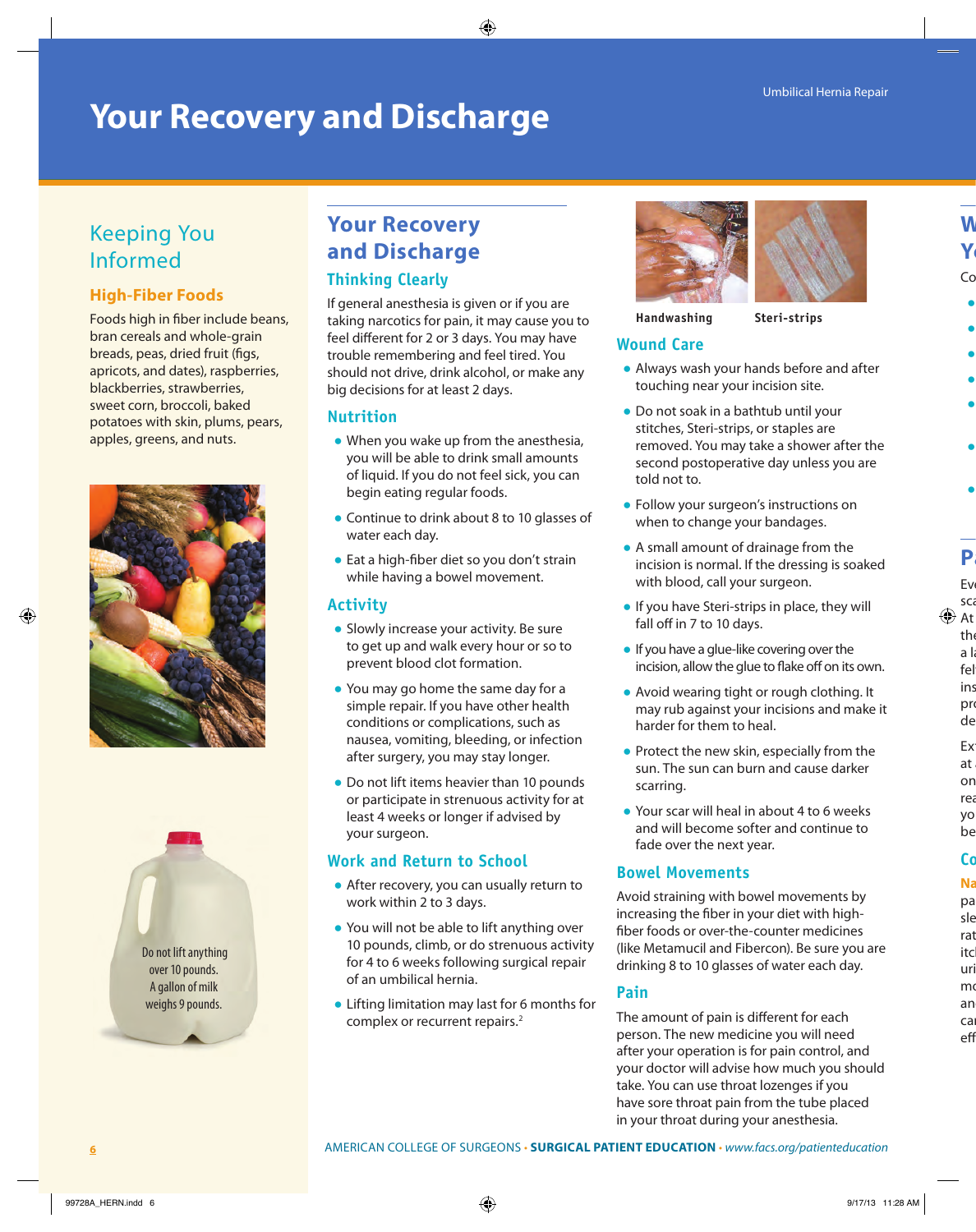### **When to Contact Your Surgeon**

Contact your surgeon if you have:

- Pain that will not go away
- Pain that gets worse
- A fever of more than 101°F (38.3°C)
- Repeated vomiting
- Swelling, redness, bleeding, or foulsmelling drainage from your wound site
- Strong or continuous abdominal pain or swelling of your abdomen
- No bowel movement by 3 days after the operation

### **Pain Control**

Everyone reacts to pain in a different way. A scale from 0 to 10 is used to measure pain. At a "0," you do not feel any pain. A "10" is the worst pain you have ever felt. Following a laparoscopic procedure, pain is sometimes felt in the shoulder. This is due to the gas inserted into your abdomen during the procedure. Moving and walking help to decrease the gas and the shoulder pain.

Extreme pain puts extra stress on your body at a time when your body needs to focus on healing. Do not wait until your pain has reached a "10" or is unbearable before telling your provider. It is much easier to control pain before it becomes severe.

#### **Common Medicines to Control Pain**

**Narcotics or opioids** are used for severe pain. Possible side effects of narcotics are sleepiness; lowered blood pressure, heart rate, and breathing rate; skin rash and itching; constipation; nausea; and difficulty urinating. Some examples of narcotics include morphine, oxycodone (Percocet/Percodan), and hydromorphone (Dilaudid). Medications can be given to control many of the side effects of narcotics.

#### **Non-Narcotic Pain Medication**

Most non-opioid analgesics are classified as non-steroidal anti-inflammatory drugs (NSAIDs). They are used to treat mild pain and inflammation or combined with narcotics to treat severe pain. Possible side effects of NSAIDs are stomach upset, bleeding in the digestive tract, and fluid retention. These side effects usually are not seen with short-term use. Let your doctor know if you have heart, kidney, or liver problems. Examples of NSAIDs include ibuprofen, Motrin, Aleve, and Toradol (given as a shot).

#### **Pain Control without Medicine**

**Distraction** helps you focus on other activities instead of your pain. Listening to music, playing games, or other engaging activities can help you cope with mild pain and anxiety.

**Splinting your stomach** by placing a pillow over your abdomen with firm pressure before coughing or movement can help reduce the pain.

**Guided imagery** helps you direct and control your emotions. Close your eyes and gently inhale and exhale. Picture yourself in the center of somewhere beautiful. Feel the beauty surrounding you and your emotions coming back to your control. You should feel calmer.

#### OTHER INSTRUCTIONS:



WHO:

DATE:

PHONE:



Splinting Your Stomach



Guided imagery